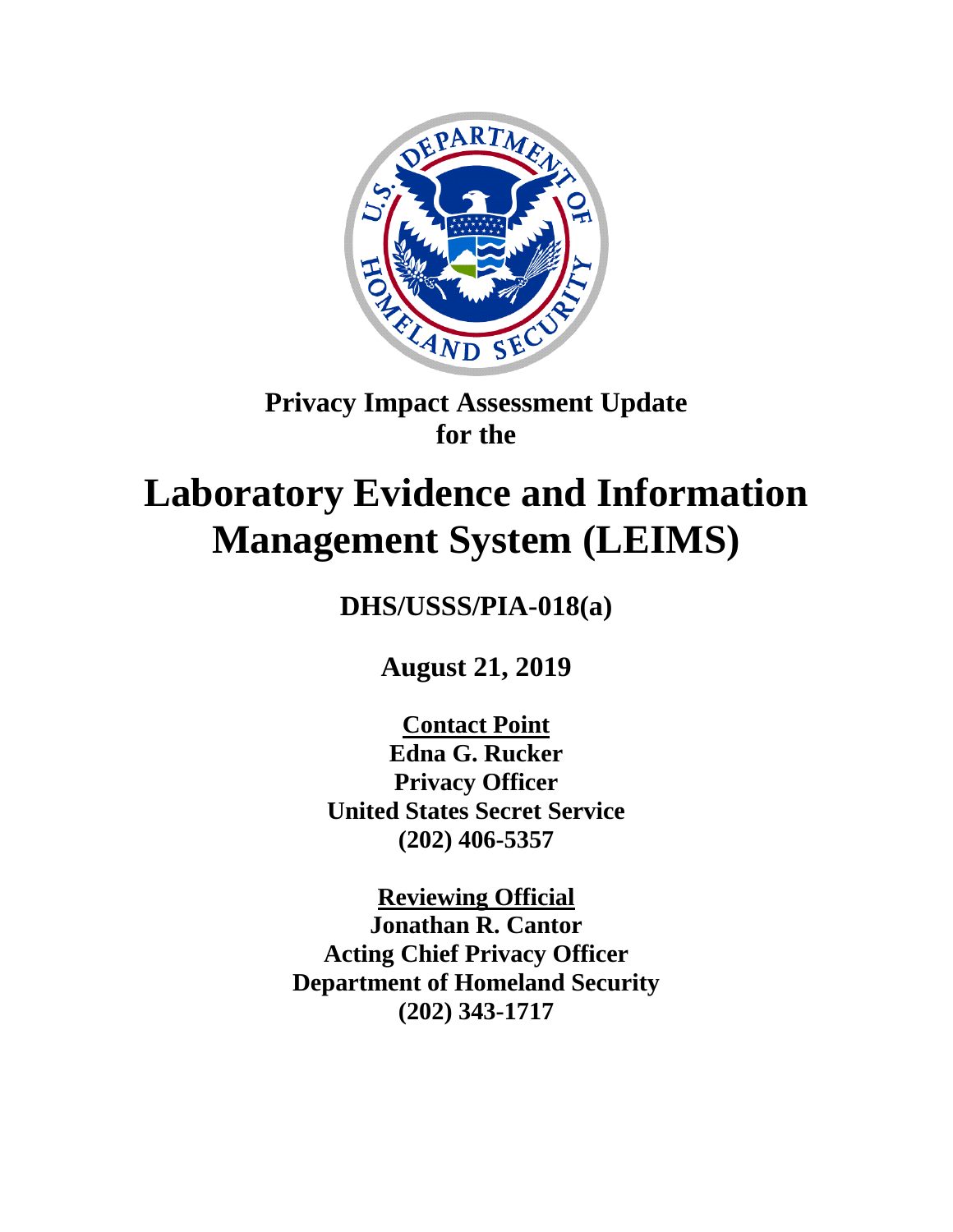

## **Abstract**

The United States Secret Service (USSS or Secret Service) has a Laboratory Evidence and Information Management System (LEIMS) that is used to support agency forensic and laboratory personnel. The LEIMS generates and manages a variety of operational and sample processing data, while meeting stringent requirements for traceability, chain of custody, evidence handling, and compliance with legal and regulatory statutes. The Privacy Impact Assessment (PIA) update is being conducted to document that LEIMS no longer supports the USSS Forensic Services Division (FSD). Only the USSS Special Services Division (SSD) remains supported by LEIMS.

## **Overview**

The LEIMS is a commercial off-the-shelf (COTS) product that supports Secret Service SSD's laboratory information management needs. The LEIMS application continues to provide a user-friendly means for the collection and analysis of a wide range of information generated from SSD laboratory workflows.

LEIMS will continue to house general information from USSS employees and contractors working on behalf of USSS (i.e., LEIMS users) and information from individuals and agencies that receive services from SSD (i.e., customers and partners). This general information includes names, business e-mail addresses, and business phone numbers for the purposes of developing contact lists for notifications (e.g*.,* notification that a process, such as sample analysis, is complete). In addition, LEIMS users must log into LEIMS so that LEIMS can document activities and modifications made by users for quality control purposes. Defined user classes will restrict user access so that users are using LEIMS only as needed for their official job duties.

LEIMS may also collect and retain any information that is included with items that are sent to SSD facilities for screening or analysis. PII collected from these items generally includes the names, addresses, and phone numbers of senders and recipients. This information is routinely collected when real or potential threats are identified during the screening process. Documentation of processed items can also include written descriptions and photographs, and is routinely shared within USSS following standardized procedures and on an as-needed basis when information is required by investigative leads (e.g., cases involving real or potential threats). Information is not routinely shared within DHS components or with external partners, but may be shared with law enforcement partners who have a need-to-know, due to an open investigation.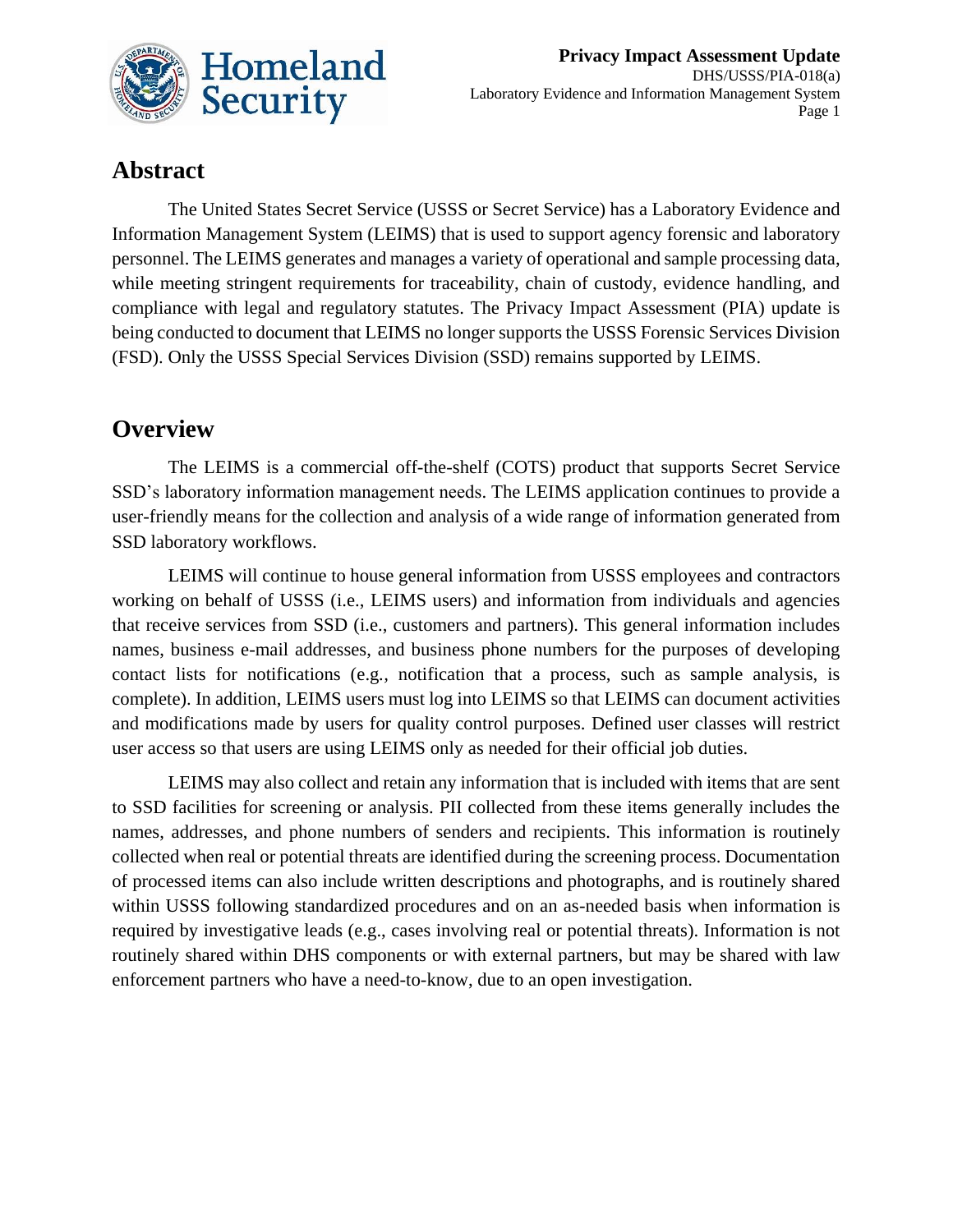

## **Reason for the PIA Update**

The reason for this update is to reflect that LEIMS no longer supports FSD. Capabilities such as tracking evidence items, case information, chain of custody transactions, analytical notes, results, and examiner reporting for Forensic Service Division no longer exist within LEIMS system. These functionalities are now conducted internally within the Forensic Service Division System. $<sup>1</sup>$ </sup>

## **Privacy Impact Analysis**

#### **Authorities and Other Requirements**

LEIMS is covered by the DHS/USSS-001 Criminal Investigation Information System of Records Notice (SORN).<sup>2</sup> LEIMS has a completed documented system security plan per the ATO that was granted on December 3, 2018.

LEIMS issues data and reports associated with evidence for law enforcement and protective services that can be discarded only in accordance with the applicable disposition schedule associated with the systems within which they are maintained. To the extent that LEIMS data and report information are incorporated into an agency system of records, such information would be covered by the retention schedule applicable to that record type. For example, criminal investigative records are covered in the DHS/USSS-001 Criminal Investigation Information SORN, and would be subject to the retention schedules outlined within that SORN.

The information that will be entered into the LEIMS is not covered by the Paperwork Reduction Act.

#### **Characterization of the Information**

 $\overline{\phantom{a}}$ 

There are three categories of individuals on whom information is likely to be collected in LEIMS: A) LEIMS users; B) external government users of facility services (i.e., federal customers and partners); and C) individuals whose information is included with items that were submitted to SSD for protective or investigative analysis.

LEIMS users include USSS employees and contractors working on behalf of USSS. Examples of potential PII collected for this category include names, business mailing addresses, business telephone numbers, business e-mail addresses, business zip codes, business facsimile numbers, qualification records, and certificates (e.g., facility-specific training required prior to performance of duties). Individuals will directly provide this information.

<sup>1</sup> For more information *see* DHS/USSS/PIA-017 Forensic Services Division System (FSDS), *available at* [https://www.dhs.gov/publication/dhsussspia-017-forensic-services-division-system.](https://www.dhs.gov/publication/dhsussspia-017-forensic-services-division-system)

<sup>&</sup>lt;sup>2</sup> DHS/USSS-001 Criminal Investigation Information System of Records, 76 FR 49497 (August 10, 2011).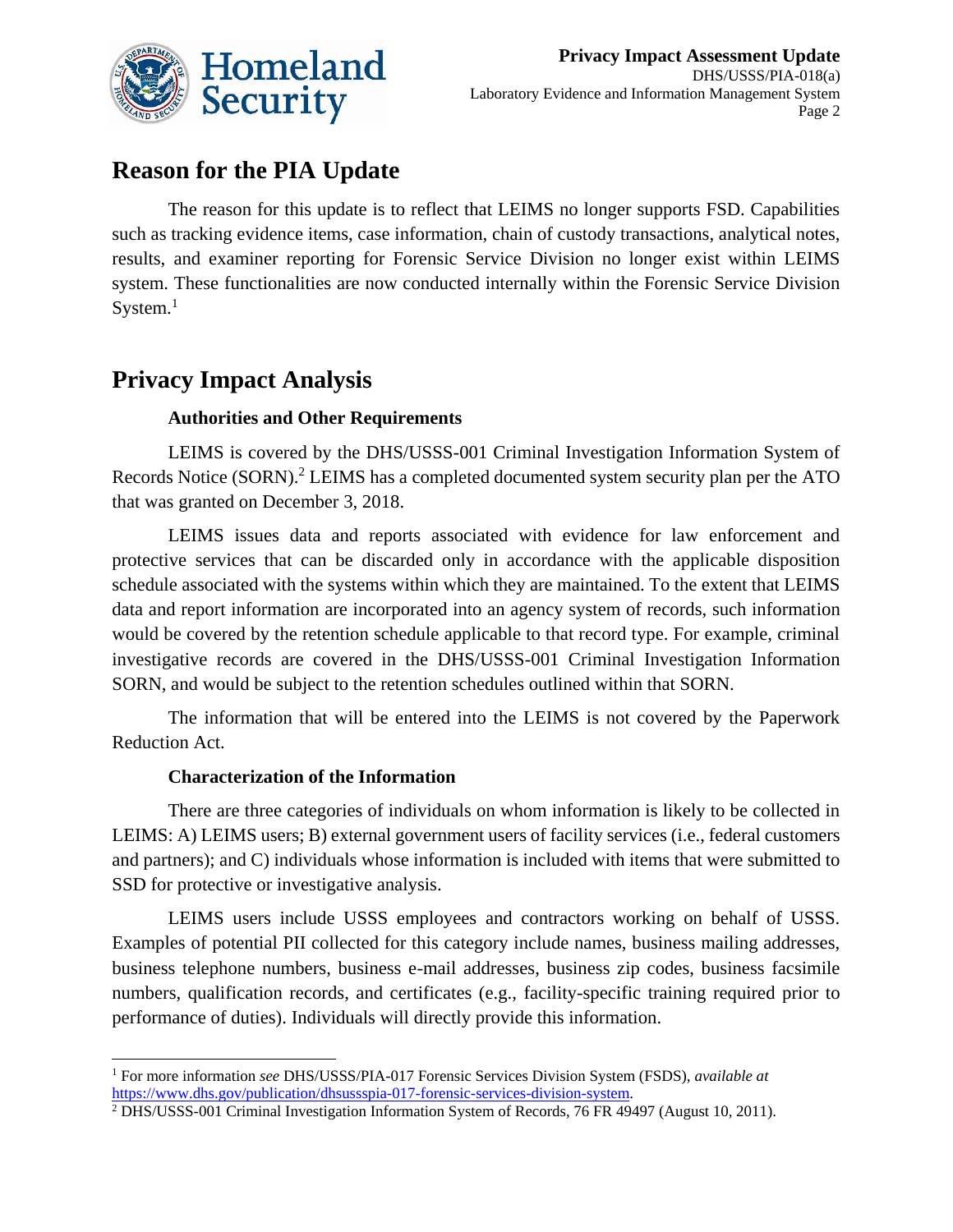

The only PII collected external government users of facility services is business contact information. Examples of potential PII collected from these client organization representatives (i.e., federal customers and partners) include names, business mailing addresses, business telephone numbers, business e-mail addresses, business zip codes, and business facsimile numbers. Individuals or their representatives will directly provide this information.

There is the potential that information collected, in text or photograph format, during the screening of items could include PII (e.g., sender and recipient information). This information is routinely collected for investigative use in response to an actual or potential criminal threat. LEIMS will be capable of preparing reports that may include text and photographic descriptions of items associated with potential threats or criminal acts. This information is routinely shared only with USSS personnel with a need-to-know, in order to support the agency's protective and investigative missions.

Information taken from screened items belonging to members of the public that is submitted by law enforcement sources will be entered into LEIMS by USSS employees or contractors working on behalf of USSS.

For items including PII that are submitted to SSD for protective or investigative analysis, it is the responsibility of the submitter to verify PII accuracy. In the event that a recipient of LEIMS reports becomes aware of any inaccuracies in PII, SSD will take corrective actions for any PII that is input incorrectly.

#### **Uses of the Information**

LEIMS collects only the PII required for managing evidentiary material and/or developing investigative leads in accordance with USSS mission functions and authorities. With regard to SSD LEIMS users, customers, and partners, PII is collected in order to verify access and authority to request and receive services provided by SSD. Additionally, PII is collected from USSS employees and contractors working on behalf of the USSS to manage access and as required to associate evidence and item processing with the individuals involved with processing it.

LEIMS also uses PII to prepare lists of LEIMS users and send notifications to LEIMS users as necessary (e.g., identifying individuals that need to complete a facility required training and sending a notice to those individuals that are past due for completion of the training). Notifications are also routinely sent to external government users of facility services.

There are no other components with assigned roles and responsibilities related to LEIMS. Other components may receive information managed in LEIMS (e.g., summary test reports), but they do not have direct access to the data. That information is provided only after an authorized USSS LEIMS user has verified the requester's authorization and need-to-know the information.